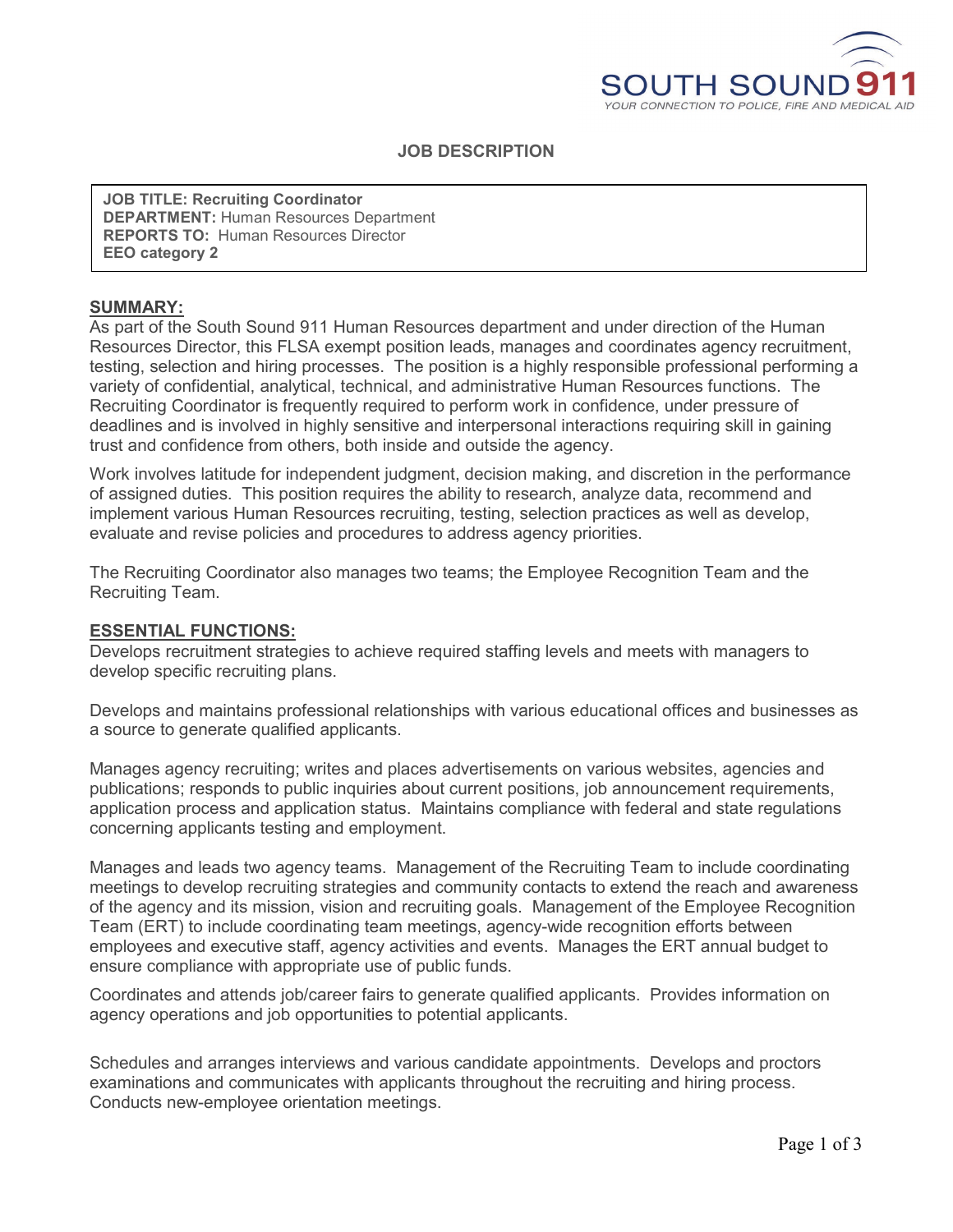Screens and refers qualified applicants to hiring manager(s) for interviewing. Provides initial screening to obtain work history, education, training, job skills and salary requirements.

Researches, analyzes, prepares and presents hiring data and statistics.

Responds to and provides detailed customer service to employees, managers and the public by inquiries in person, by phone, in writing, and/or by electronic means regarding employee relations policies, procedures and processes. Handles various confidential personnel related matters.

Analyzes, understands and uses discretion in applying a variety of laws, rules, regulations, and policies to resolve problems consistent with established standards. Uses technical software proficiently to maintain applicant and employee information.

# **REQUIRED ABILITY, KNOWLEDGE AND EXPECTATIONS:**

Fluent use of the English language

Understand and follow written and verbal instructions.

Understand and interpret complex rules and procedures.

Read, interpret, explain, apply and follow applicable laws, ordinances, codes, regulations, policies and procedures.

Perform limited clerical duties such as filing, duplications and typing.

Record-keeping, document retention, report preparation and basic research methods and techniques. Provide training and orientation to employees.

Work appropriately with confidential material and information.

Work with speed and accuracy.

Follow safety rules and regulations.

Proficient with standard suite of Microsoft Office software and database applications, fax machine, and phone system.

Exercise a high degree of independent judgment in problem solving and decision-making related to professional human resource duties.

Communicate efficiently and effectively both orally and in writing using tact, patience and courtesy. Maintain cooperative and effective working relationships with others.

Analyze situations quickly and adopt an effective course of action.

Organize work with many interruptions and multiple tasks to meet schedules and timelines. Be reliable, dependable and report for work on a consistent basis.

# **QUALIFICATIONS:**

A bachelor's degree in Public or Business Administration, Human Resources, or a related field and two (2) years of Human Resources experience at a professional level with personnel classification, recruitment, promotion, testing, evaluation, training, employee programs, policy and procedures; or any combination of relevant education and experience with would demonstrate knowledge skill and ability to perform the essential duties listed above.

### **LICENSES, CERTIFICATES AND OTHER REQUIREMENTS:**

Human Resources certification is desirable. Valid WA Driver's License may be required for offsite visits and presentations.

# **PHYSICAL REQUIREMENTS:**

The physical demands described here are representative of those that must be met by an employee to successfully perform the essential functions of this job. Reasonable accommodations may be made to enable individuals with disabilities to perform the essential functions.

While performing the duties of this job, the employee is regularly required to sit at a computer terminal, frequent walking both indoors and out; use hands to finger, handle, or feel and talk or hear. The employee is frequently required to reach with hands and arms. The employee must occasionally